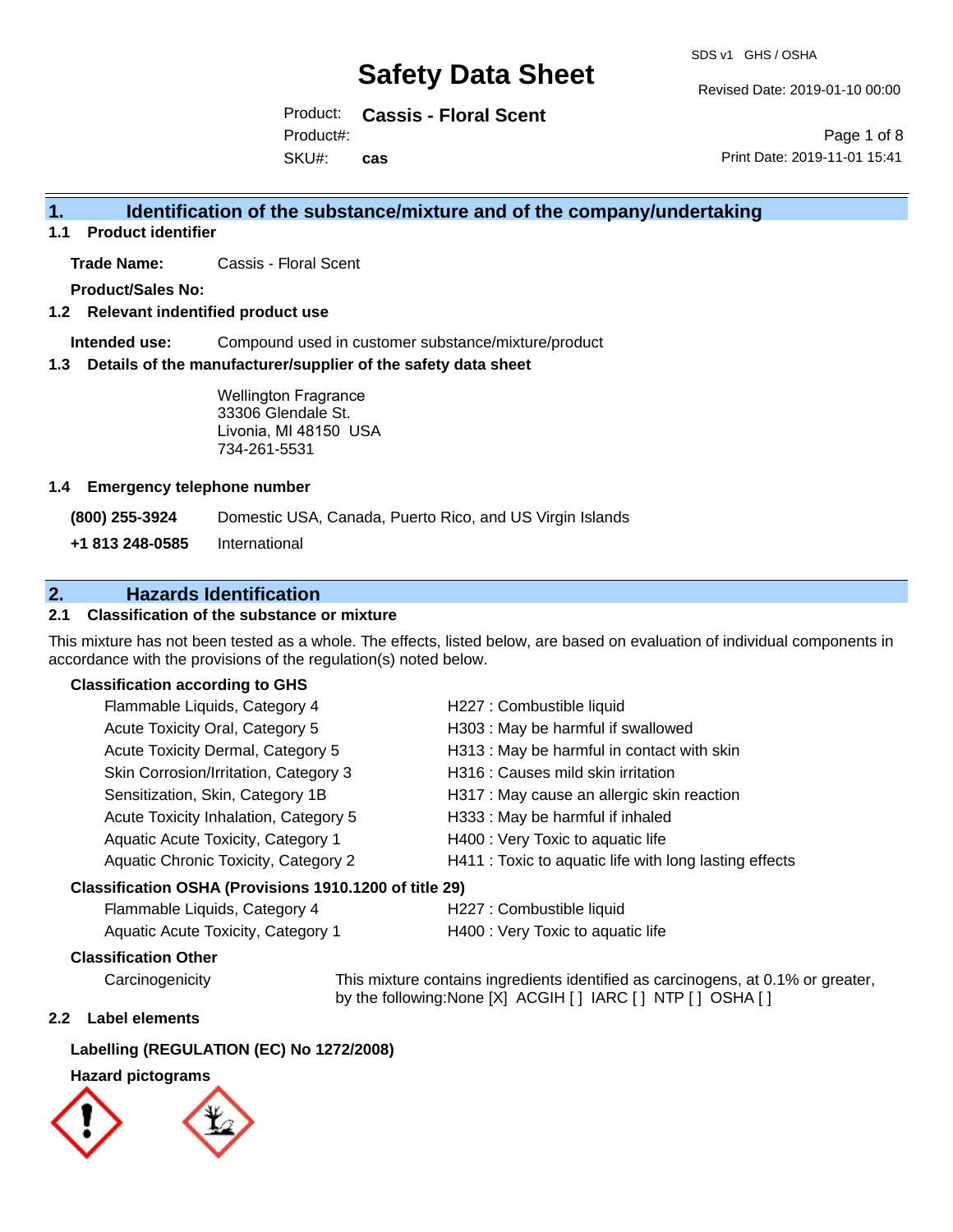Revised Date: 2019-01-10 00:00

Product: **Cassis - Floral Scent** SKU#: Product#: **cas**

Page 2 of 8 Print Date: 2019-11-01 15:41

| <b>Signal Word: Warning</b>     |                                                                                                                                       |
|---------------------------------|---------------------------------------------------------------------------------------------------------------------------------------|
| <b>Hazard statments</b>         |                                                                                                                                       |
| H <sub>227</sub>                | Combustible liquid                                                                                                                    |
| H303                            | May be harmful if swallowed                                                                                                           |
| H313                            | May be harmful in contact with skin                                                                                                   |
| H316                            | Causes mild skin irritation                                                                                                           |
| H317                            | May cause an allergic skin reaction                                                                                                   |
| H333                            | May be harmful if inhaled                                                                                                             |
| H400                            | Very Toxic to aquatic life                                                                                                            |
| H411                            | Toxic to aquatic life with long lasting effects                                                                                       |
| <b>Precautionary Statements</b> |                                                                                                                                       |
| <b>Prevention:</b>              |                                                                                                                                       |
| P <sub>235</sub>                | Keep cool                                                                                                                             |
| P272                            | Contaminated work clothing should not be allowed out of the workplace                                                                 |
| P273                            | Avoid release to the environment                                                                                                      |
| <b>Response:</b>                |                                                                                                                                       |
| $P302 + P352$                   | IF ON SKIN: Wash with soap and water                                                                                                  |
| $P304 + P312$                   | IF INHALED: Call a POISON CENTER or doctor/physician if you feel unwell                                                               |
| P312                            | Call a POISON CENTER or doctor/physician if you feel unwell                                                                           |
| $P333 + P313$                   | If skin irritation or a rash occurs: Get medical advice/attention                                                                     |
| P363                            | Wash contaminated clothing before reuse                                                                                               |
| P370 + P378                     | In case of fire: Use Carbon dioxide (CO2), Dry chemical, or Foam for extinction. Do not use<br>a direct water jet on burning material |
| P391                            | <b>Collect Spillage</b>                                                                                                               |
| Other Hazarde                   |                                                                                                                                       |

**2.3 Other Hazards**

#### **no data available**

### **3. Composition/Information on Ingredients**

#### **3.1 Mixtures**

This product is a complex mixture of ingredients, which contains among others the following substance(s), presenting a health or environmental hazard within the meaning of the UN Globally Harmonized System of Classification and Labeling of Chemicals (GHS):

| CAS#<br>Ingredient | EC#                         | Conc.<br>Range | <b>GHS Classification</b>    |
|--------------------|-----------------------------|----------------|------------------------------|
| 120-51-4           | 204-402-9                   | $30 - 40 \%$   | H302; H313; H400; H411       |
| Benzyl Benzoate    |                             |                |                              |
| 101-86-0           | 202-983-3                   | $5 - 10 \%$    | H303; H316; H317; H400; H411 |
|                    | Hexyl cinnamaldehyde        |                |                              |
| 77-83-8            | $201 - 061 - 8$             | $2 - 5%$       | H317; H401; H411             |
|                    | Ethyl Methylphenylglycidate |                |                              |
| 140-11-4           | 205-399-7                   | $2 - 5%$       | H303; H401; H412             |
| Benzyl acetate     |                             |                |                              |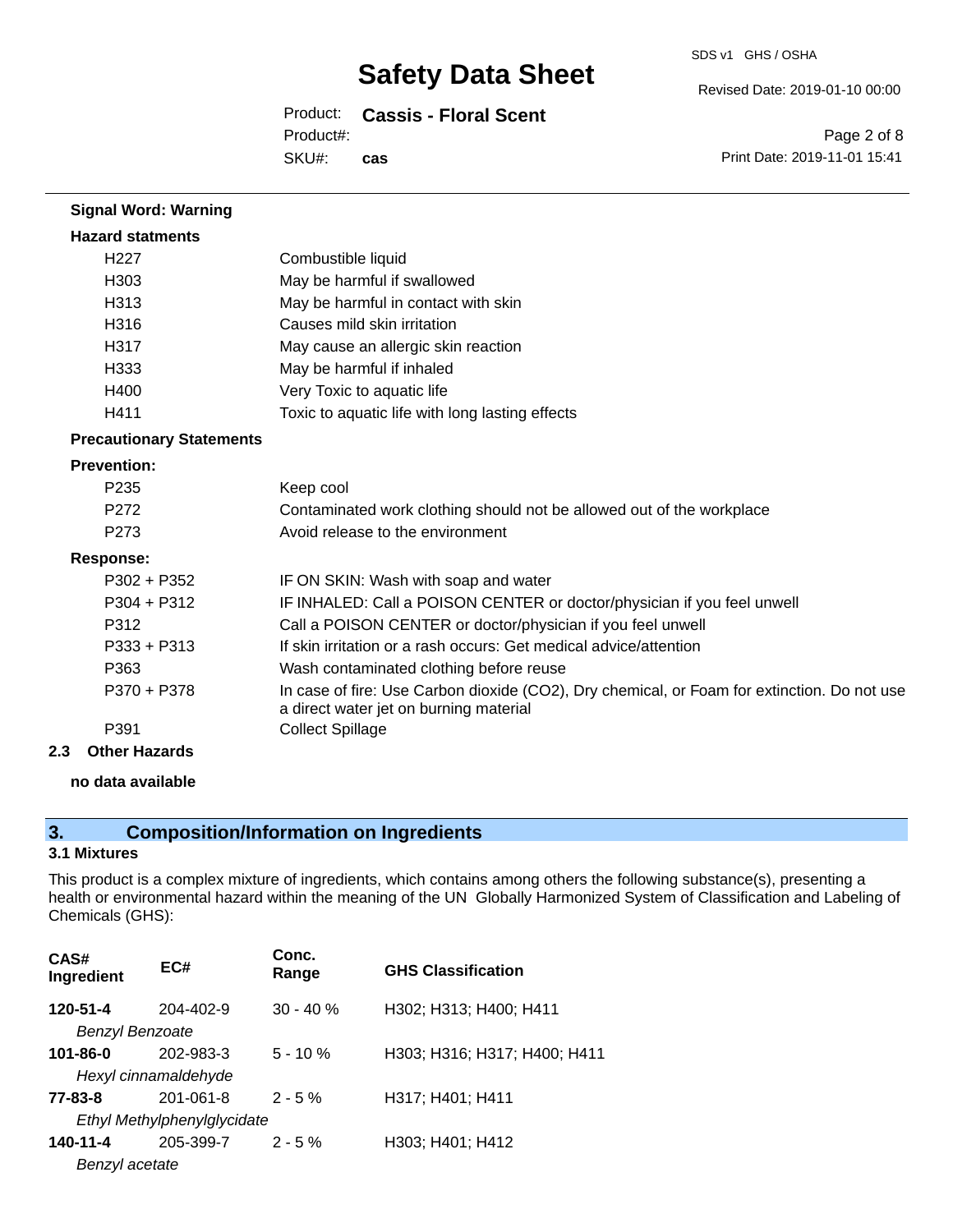SDS v1 GHS / OSHA

Revised Date: 2019-01-10 00:00

Product: **Cassis - Floral Scent**

Product#:

SKU#: **cas**

Page 3 of 8 Print Date: 2019-11-01 15:41

| CAS#<br>Ingredient    | EC#                                | Conc.<br>Range                                           | <b>GHS Classification</b>           |
|-----------------------|------------------------------------|----------------------------------------------------------|-------------------------------------|
| 78-69-3               | 201-133-9                          | $2 - 5%$                                                 | H227; H315; H317; H319; H401        |
| Tetrahydrolinalool    |                                    |                                                          |                                     |
| 5989-27-5             | 227-813-5                          | $1 - 2%$                                                 | H226; H304; H315; H317; H400; H410  |
| Limonene              |                                    |                                                          |                                     |
| 10339-55-6            | 233-732-6                          | $1 - 2%$                                                 | H227; H303; H315; H319; H402        |
| <b>Ethyl Linalool</b> |                                    |                                                          |                                     |
| $80 - 54 - 6$         | 201-289-8                          | $1 - 2 \%$                                               | H227; H302; H315; H317; H361; H401; |
|                       | <b>Butylphenyl Methylpropional</b> |                                                          | H412                                |
| 1222-05-5             | 214-946-9                          | $1 - 2%$                                                 | H316; H400; H410                    |
|                       | Hexamethylindanopyran              |                                                          |                                     |
| $88 - 41 - 5$         | 201-828-7                          | $1 - 2%$                                                 | H227; H303; H316; H401; H411        |
|                       | 2-t-Butylcyclohexyl acetate        |                                                          |                                     |
| 6259-76-3             | 228-408-6                          | $0.1 - 1.0 %$                                            | H315; H317; H319; H400; H410        |
| Hexyl salicylate      |                                    |                                                          |                                     |
| 2705-87-5             | 220-292-5                          | $0.1 - 1.0 \%$                                           | H302; H312; H317; H332; H400; H410  |
|                       | Allyl cyclohexylpropionate         |                                                          |                                     |
|                       |                                    | See Section 16 for full text of GHS classification codes |                                     |

See Section 16 for full text of GHS classification codes which where not shown in section 2

Total Hydrocarbon Content (%  $w/w$ ) = 3.01

| 4.<br><b>First Aid Measures</b>                                                   |                                                                                                               |
|-----------------------------------------------------------------------------------|---------------------------------------------------------------------------------------------------------------|
| <b>Description of first aid measures</b><br>4.1                                   |                                                                                                               |
| Inhalation:                                                                       | Remove from exposure site to fresh air and keep at rest.<br>Obtain medical advice.                            |
| Eye Exposure:                                                                     | Flush immediately with water for at least 15 minutes.<br>Contact physician if symptoms persist.               |
| <b>Skin Exposure:</b>                                                             | Remove contaminated clothes. Wash thoroughly with water (and soap).<br>Contact physician if symptoms persist. |
| Ingestion:                                                                        | Rinse mouth with water and obtain medical advice.                                                             |
| 4.2 Most important symptoms and effects, both acute and delayed                   |                                                                                                               |
| <b>Symptoms:</b>                                                                  | no data available                                                                                             |
| Risks:                                                                            | Refer to Section 2.2 "Hazard Statements"                                                                      |
| Indication of any immediate medical attention and special treatment needed<br>4.3 |                                                                                                               |
| Treatment:                                                                        | Refer to Section 2.2 "Response"                                                                               |

| 5. | <b>Fire-Fighting measures</b> |
|----|-------------------------------|
|    |                               |

## **5.1 Extinguishing media**

| Suitable:         | Carbon dioxide (CO2), Dry chemical, Foam          |
|-------------------|---------------------------------------------------|
| <b>Unsuitable</b> | Do not use a direct water jet on burning material |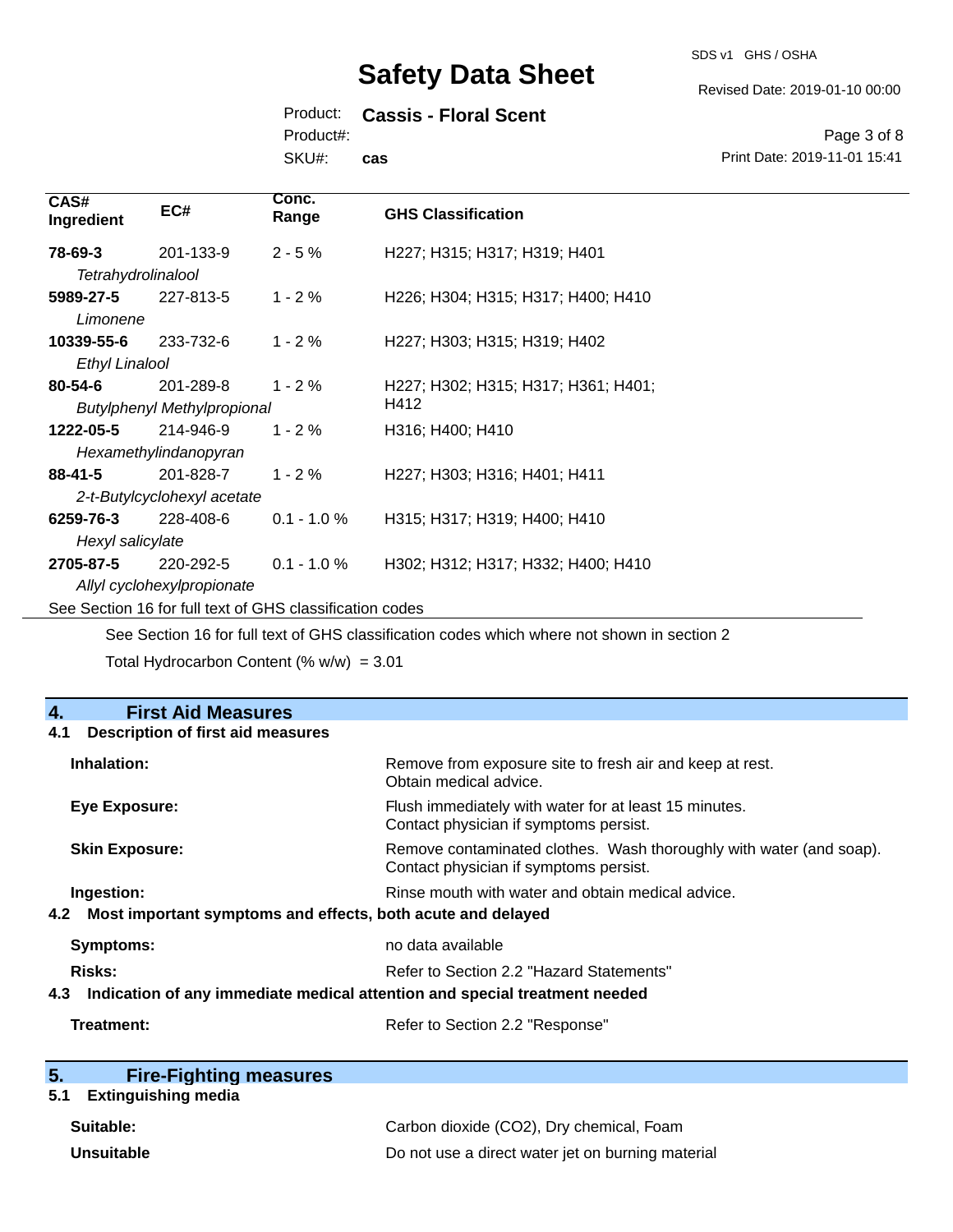SDS v1 GHS / OSHA

Revised Date: 2019-01-10 00:00

Product: **Cassis - Floral Scent** Product#:

SKU#: **cas**

Page 4 of 8 Print Date: 2019-11-01 15:41

#### **5.2 Special hazards arising from the substance or mixture**

**During fire fighting:** Water may be ineffective

#### **5.3 Advice for firefighters**

**Further information:** Standard procedure for chemical fires

#### **6. Accidental Release Measures**

#### **6.1 Personal precautions, protective equipment and emergency procedures**

Avoid inhalation and contact with skin and eyes. A self-contained breathing apparatus is recommended in case of a major spill.

#### **6.2 Environmental precautions**

Keep away from drains, soil, and surface and groundwater.

#### **6.3 Methods and materials for containment and cleaning up**

Clean up spillage promptly. Remove ignition sources. Provide adequate ventilation. Avoid excessive inhalation of vapors. Gross spillages should be contained by use of sand or inert powder and disposed of according to the local regulations.

#### **6.4 Reference to other sections**

Not Applicable

#### **7. Handling and Storage**

#### **7.1 Precautions for safe handling**

Apply according to good manufacturing and industrial hygiene practices with proper ventilation. Do not drink, eat or smoke while handling. Respect good personal hygiene.

#### **7.2 Conditions for safe storage, including any incompatibilities**

Store in a cool, dry and ventilated area away from heat sources and protected from light in tightly closed original container. Avoid uncoated metal container. Keep air contact to a minimum.

#### **7.3 Specific end uses**

No information available

#### **8. Exposure Controls/Personal Protection**

#### **8.1 Control parameters**

**Exposure Limits: Component** ACGIH TWA ppm STEL ppm TWA ppm STEL ppm ACGIH **OSHA** OSHA **140-11-4** *Benzyl acetate* 10 **Engineering Controls:** Use local exhaust as needed.

#### **8.2 Exposure controls - Personal protective equipment**

**Eye protection:** Tightly sealed goggles, face shield, or safety glasses with brow guards and side shields, etc. as may be appropriate for the exposure **Respiratory protection:** Avoid excessive inhalation of concentrated vapors. Apply local ventilation where appropriate. **Skin protection:** Avoid Skin contact. Use chemically resistant gloves as needed.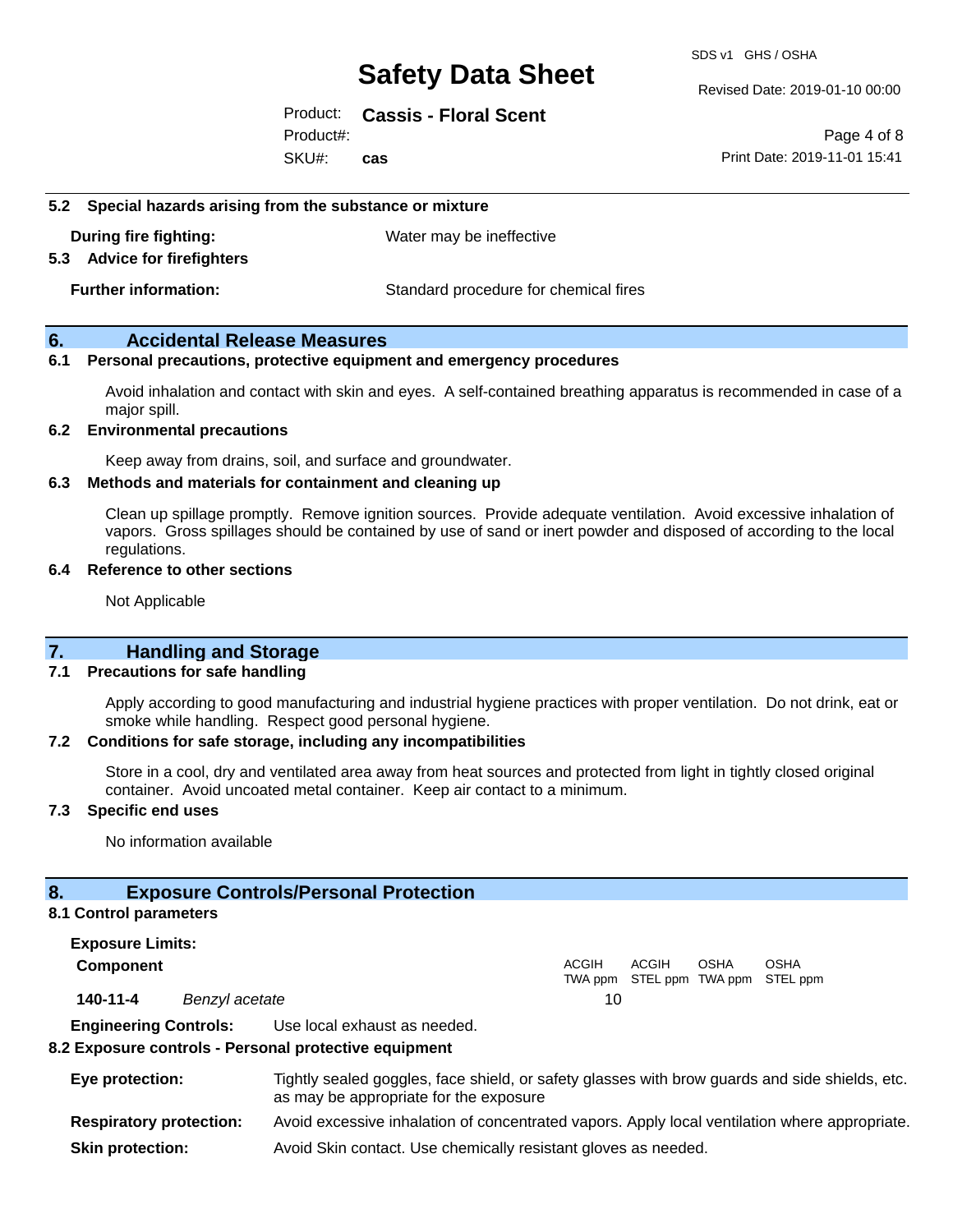Revised Date: 2019-01-10 00:00

Product: **Cassis - Floral Scent** SKU#: Product#: **cas**

Page 5 of 8 Print Date: 2019-11-01 15:41

## **9. Physical and Chemical Properties**

#### **9.1 Information on basic physical and chemical properties**

| Appearance:                  | Liquid                               |
|------------------------------|--------------------------------------|
| Odor:                        | Conforms to Standard                 |
| Color:                       | Yellow Tint (G1) to Pale Yellow (G2) |
| <b>Viscosity:</b>            | Liquid                               |
| <b>Freezing Point:</b>       | Not determined                       |
| <b>Boiling Point:</b>        | Not determined                       |
| <b>Melting Point:</b>        | Not determined                       |
| <b>Flashpoint (CCCFP):</b>   | 186 F (85.56 C)                      |
| <b>Auto flammability:</b>    | Not determined                       |
| <b>Explosive Properties:</b> | None Expected                        |
| <b>Oxidizing properties:</b> | None Expected                        |
| Vapor Pressure (mmHg@20 C):  | 0.1173                               |
| %VOC:                        | 0.12                                 |
| Specific Gravity @ 25 C:     | 1.0050                               |
| Density @ 25 C:              | 1.0020                               |
| Refractive Index @ 20 C:     | 1.5160                               |
| Soluble in:                  | Oil                                  |

### **10. Stability and Reactivity**

| 10.1 Reactivity                         | None                                               |
|-----------------------------------------|----------------------------------------------------|
| <b>10.2 Chemical stability</b>          | Stable                                             |
| 10.3 Possibility of hazardous reactions | None known                                         |
| <b>10.4 Conditions to avoid</b>         | None known                                         |
| 10.5 Incompatible materials             | Strong oxidizing agents, strong acids, and alkalis |
| 10.6 Hazardous decomposition products   | None known                                         |

| 11. | <b>Toxicological Information</b>  |  |
|-----|-----------------------------------|--|
|     | <b>11.1 Toxicological Effects</b> |  |

Acute Toxicity Estimates (ATEs) based on the individual Ingredient Toxicity Data utilizing the "Additivity Formula" **Acute toxicity - Oral - (Rat) mg/kg** (LD50: 2339.7733) May be harmful if swallowed

| Active toxicity - Oral - (Kat) Highly        | (LDJV. 2339.7733) May be Hallillul II Swallowed          |
|----------------------------------------------|----------------------------------------------------------|
| Acute toxicity - Dermal - (Rabbit) mg/kg     | (LD50: 3851.1461) May be harmful in contact with skin    |
| Acute toxicity - Inhalation - (Rat) mg/L/4hr | (LD50: 33.8848) May be harmful if inhaled                |
| <b>Skin corrosion / irritation</b>           | May be harmful if inhaled                                |
| Serious eye damage / irritation              | Not classified - the classification criteria are not met |
| <b>Respiratory sensitization</b>             | Not classified - the classification criteria are not met |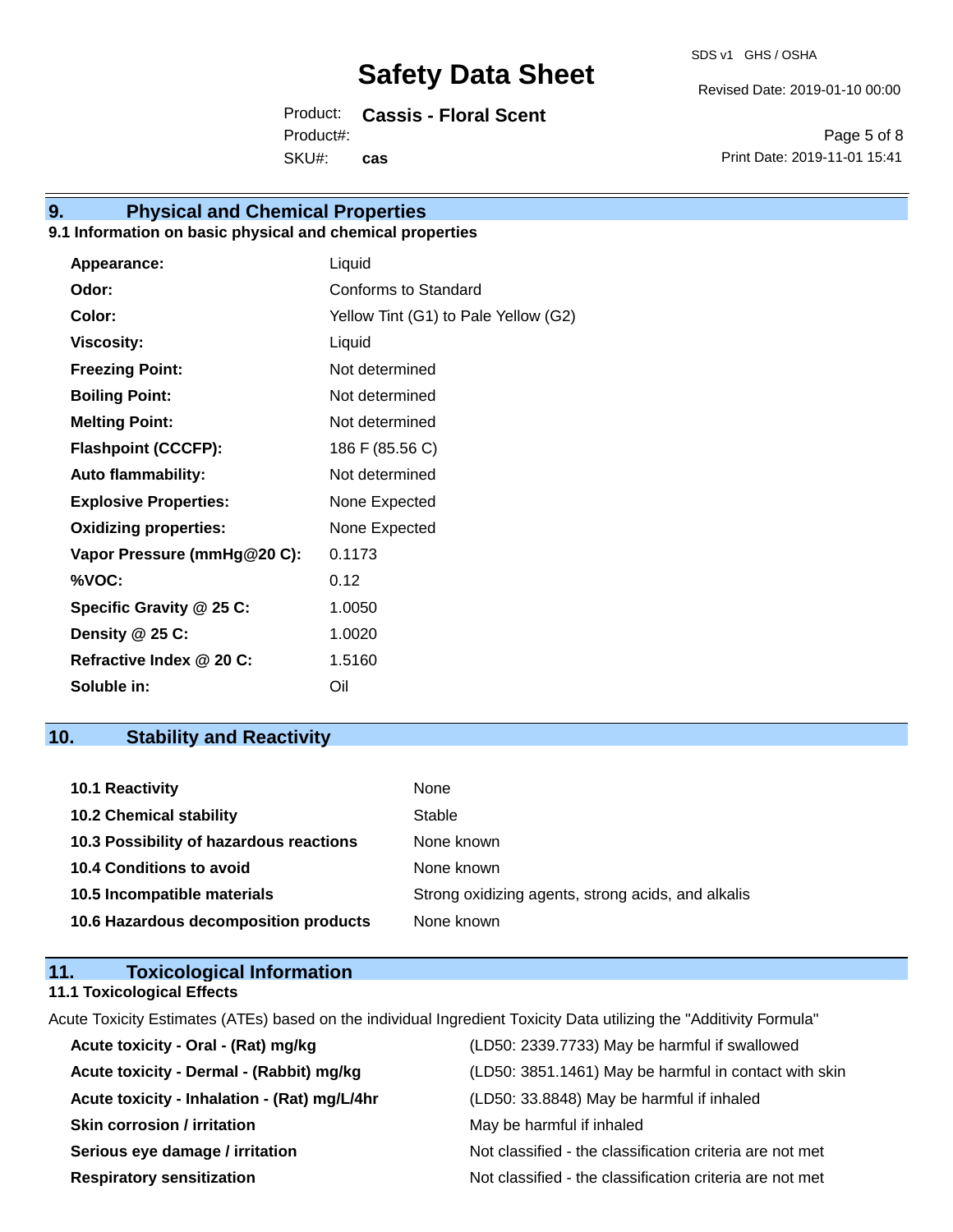SDS v1 GHS / OSHA

Revised Date: 2019-01-10 00:00

Product: **Cassis - Floral Scent** SKU#: Product#: **cas**

Page 6 of 8 Print Date: 2019-11-01 15:41

| May cause an allergic skin reaction                      |
|----------------------------------------------------------|
| Not classified - the classification criteria are not met |
| Not classified - the classification criteria are not met |
| Not classified - the classification criteria are not met |
| Not classified - the classification criteria are not met |
| Not classified - the classification criteria are not met |
| Not classified - the classification criteria are not met |
|                                                          |

| 14.<br>EUVIUUIUAI IIIIUIIIIAUUII   |                                                 |
|------------------------------------|-------------------------------------------------|
| <b>12.1 Toxicity</b>               |                                                 |
| <b>Acute acquatic toxicity</b>     | Very Toxic to aquatic life                      |
| <b>Chronic acquatic toxicity</b>   | Toxic to aquatic life with long lasting effects |
| <b>Toxicity Data on soil</b>       | no data available                               |
| <b>Toxicity on other organisms</b> | no data available                               |
|                                    |                                                 |
| 12.2 Persistence and degradability | no data available                               |
| 12.3 Bioaccumulative potential     | no data available                               |
| 12.4 Mobility in soil              | no data available                               |
| 12.5 Other adverse effects         | no data available                               |
|                                    |                                                 |

#### **13. Disposal Conditions**

**12. Ecological Information** 

#### **13.1 Waste treatment methods**

Do not allow product to reach sewage systems. Dispose of in accordance with all local and national regulations. Send to a licensed waste management company.The product should not be allowed to enter drains, water courses or the soil. Do not contaminate ponds, waterways or ditches with chemical or used container.

### **14. Transport Information**

| <b>Marine Pollutant</b>                                       | Yes. Ingredient of greatest environmental impact:<br>120-51-4 : (30 - 40 %) : Benzyl Benzoate |              |                                     |                 |        |
|---------------------------------------------------------------|-----------------------------------------------------------------------------------------------|--------------|-------------------------------------|-----------------|--------|
| <b>Regulator</b>                                              |                                                                                               | <b>Class</b> | <b>Pack Group</b>                   | <b>Sub Risk</b> | UN-nr. |
| U.S. DOT (Non-Bulk)                                           |                                                                                               |              | Not Regulated - Not Dangerous Goods |                 |        |
| <b>Chemicals NOI</b>                                          |                                                                                               |              |                                     |                 |        |
| <b>ADR/RID (International Road/Rail)</b>                      |                                                                                               |              |                                     |                 |        |
| <b>Environmentally Hazardous</b><br>Substance, Liquid, n.o.s. |                                                                                               | 9            | Ш                                   |                 | UN3082 |
| <b>IATA (Air Cargo)</b>                                       |                                                                                               |              |                                     |                 |        |
| <b>Environmentally Hazardous</b><br>Substance, Liquid, n.o.s. |                                                                                               | 9            | Ш                                   |                 | UN3082 |
| IMDG (Sea)                                                    |                                                                                               |              |                                     |                 |        |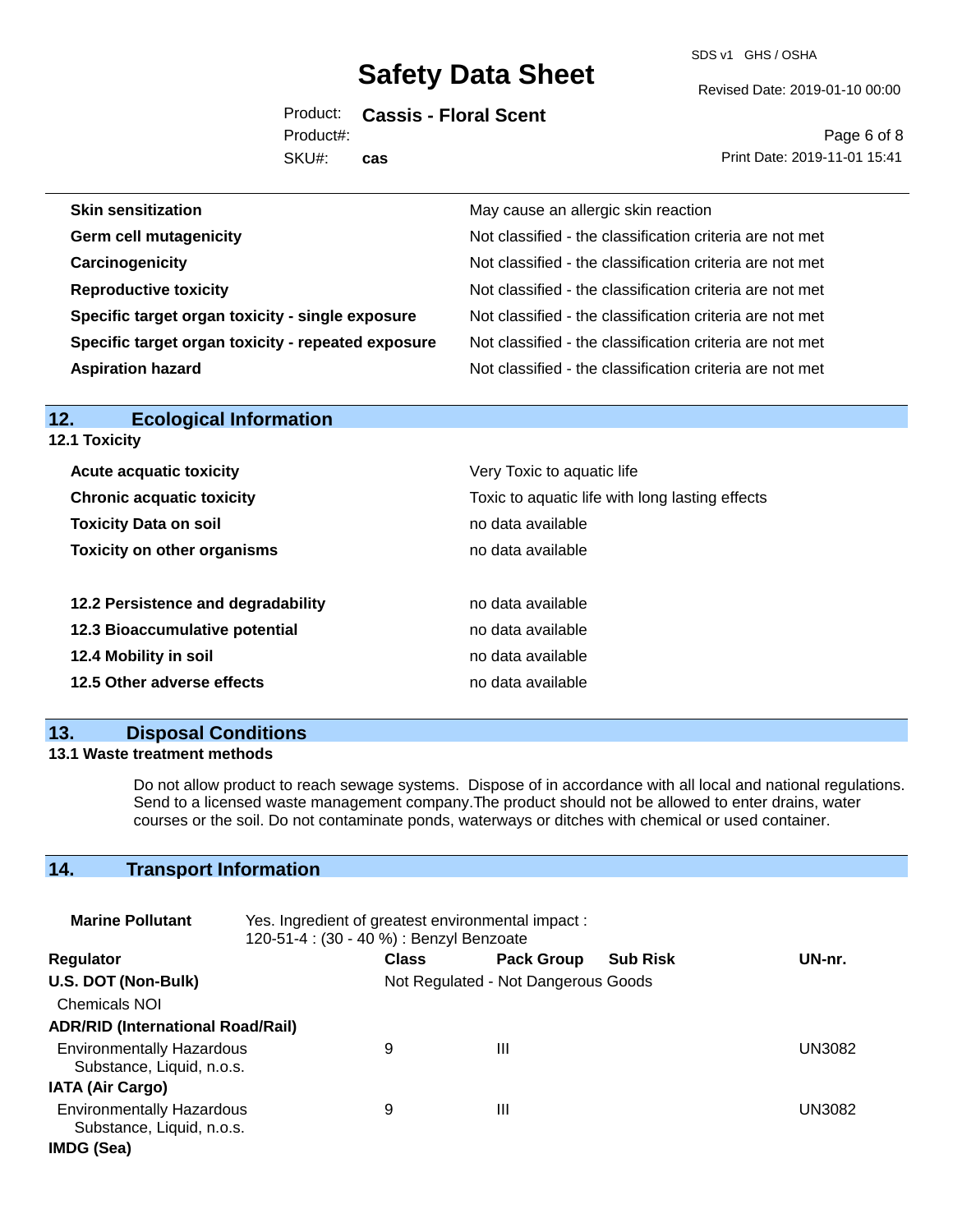SDS v1 GHS / OSHA

Revised Date: 2019-01-10 00:00

|                                                                      |                               | Product:<br>Product#: |     | <b>Cassis - Floral Scent</b>                                                                    | Page 7 of 8                  |
|----------------------------------------------------------------------|-------------------------------|-----------------------|-----|-------------------------------------------------------------------------------------------------|------------------------------|
|                                                                      |                               | SKU#:                 | cas |                                                                                                 | Print Date: 2019-11-01 15:41 |
| <b>Environmentally Hazardous</b><br>Substance, Liquid, n.o.s.        |                               |                       | 9   | III                                                                                             | <b>UN3082</b>                |
| 15.                                                                  | <b>Regulatory Information</b> |                       |     |                                                                                                 |                              |
| <b>U.S. Federal Regulations</b>                                      |                               |                       |     |                                                                                                 |                              |
| <b>TSCA (Toxic Substance Control Act)</b>                            |                               |                       |     | All components of the substance/mixture are listed or exempt                                    |                              |
| 40 CFR(EPCRA, SARA, CERCLA and CAA)<br><b>U.S. State Regulations</b> |                               |                       |     | This product contains NO components of concern.                                                 |                              |
| <b>California Proposition 65 Warning</b>                             |                               |                       |     | This product contains the following components:                                                 |                              |
| 123-35-3(NF 204-622-5 0.01 - 0.1%                                    |                               |                       |     | beta-Myrcene (Natural Source)                                                                   |                              |
| <b>Canadian Regulations</b>                                          |                               |                       |     |                                                                                                 |                              |
| <b>DSL</b>                                                           |                               |                       |     | 99.96% of the components are listed or exempt. The following<br>components are NOT on the List: |                              |
| 125109-85-5 412-050-4 0.1 - 1.0 %                                    |                               |                       |     | Isopropylphenylbutanal                                                                          |                              |
| 67801-20-1 267-140-4 0.01 - 0.1%                                     |                               |                       |     | 3-Methyl-5-(2,2,3-trimethyl-3-cyclopenten-1-yl)pent-4-en-2-ol                                   |                              |
| 94201-73-7                                                           | 303-662-1                     | $\leq$ 75 ppm         |     | Tetrahydro-4-methyl-2-phenyl-2H-pyran                                                           |                              |

### **16. Other Information**

## **GHS H-Statements referred to under section 3 and not listed in section 2**<br>H328 i Flemmeble liquid and veneur

| H226 : Flammable liquid and vapour                        | H302 : Harmful if swallowed                                    |
|-----------------------------------------------------------|----------------------------------------------------------------|
| H304 : May be fatal if swallowed and enters airways       | H312 : Harmful in contact with skin                            |
| H315 : Causes skin irritation                             | H317 : May cause an allergic skin reaction                     |
| H319 : Causes serious eye irritation                      | H332 : Harmful if inhaled                                      |
| H361: Suspected of damaging fertility or the unborn child | H401 : Toxic to aquatic life                                   |
| H402 : Harmful to aquatic life                            | H410 : Very toxic to aquatic life with long lasting<br>effects |
| H412 : Harmful to aquatic life with long lasting effects  |                                                                |
| <b>Total Fractional Values</b>                            |                                                                |
| (TFV) Risk                                                | (TFV) Risk                                                     |
| (147.56) Acute Toxicity Inhalation, Category 5            | (40.83) Aquatic Chronic Toxicity, Category 3                   |
| (9.40) Sensitization, Skin, Category 1B                   | (5.00) Sensitization, Skin, Category 1                         |
| (4.06) Aquatic Chronic Toxicity, Category 2               | (2.67) Aquatic Chronic Toxicity, Category 4                    |
| (2.23) Skin Corrosion/Irritation, Category 3              | (2.16) Aquatic Acute Toxicity, Category 1                      |
| (2.14) Acute Toxicity Oral, Category 5                    | (1.30) Acute Toxicity Dermal, Category 5                       |

| Department issuing data sheet:    | <b>Regulatory Affairs Group</b> |
|-----------------------------------|---------------------------------|
| <b>Department E-mail address:</b> | RegAffairs@Agilexfragrances.com |